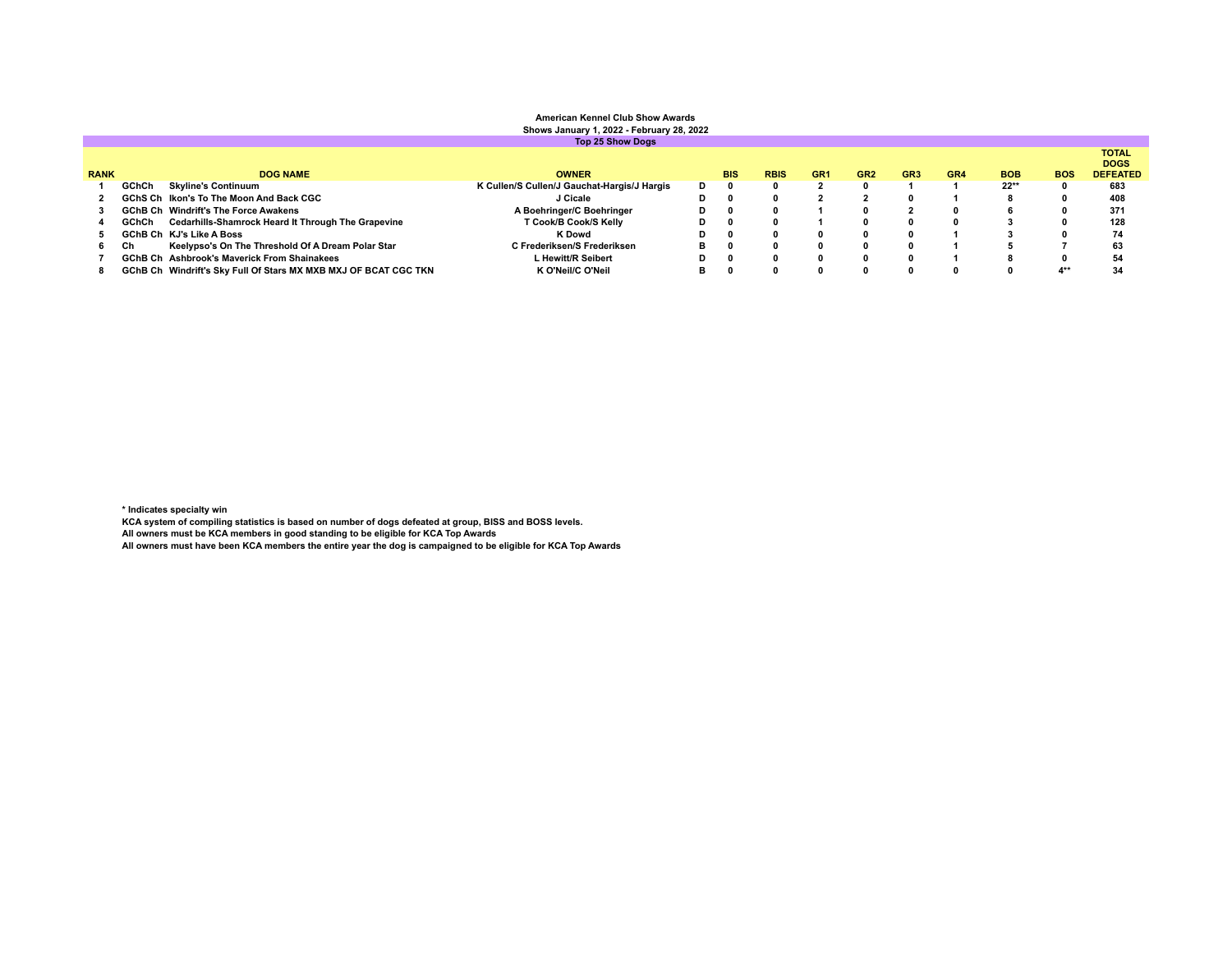| UIIUWS Udiludiy I, LULL I UDIUdiy LU, LULL |    |                                                                 |                             |  |            |             |                 |                 |                 |     |            |            |                                                |
|--------------------------------------------|----|-----------------------------------------------------------------|-----------------------------|--|------------|-------------|-----------------|-----------------|-----------------|-----|------------|------------|------------------------------------------------|
| <b>Top 10 Show Bitches</b>                 |    |                                                                 |                             |  |            |             |                 |                 |                 |     |            |            |                                                |
| <b>RANK</b>                                |    | <b>DOG NAME</b>                                                 | <b>OWNER</b>                |  | <b>BIS</b> | <b>RBIS</b> | GR <sub>1</sub> | GR <sub>2</sub> | GR <sub>3</sub> | GR4 | <b>BOB</b> | <b>BOS</b> | <b>TOTAL</b><br><b>DOGS</b><br><b>DEFEATED</b> |
|                                            | Ch | Keelypso's On The Threshold Of A Dream Polar Star               | C Frederiksen/S Frederiksen |  |            |             |                 |                 |                 |     |            |            | 63                                             |
|                                            |    | GChB Ch Windrift's Sky Full Of Stars MX MXB MXJ OF BCAT CGC TKN | K O'Neil/C O'Neil           |  |            |             |                 |                 |                 |     |            |            | 34                                             |

**\* Indicates specialty win**

**KCA system of compiling statistics is based on number of dogs defeated at group, BISS and BOSS levels.**

**All owners must be KCA members in good standing to be eligible for KCA Top Awards**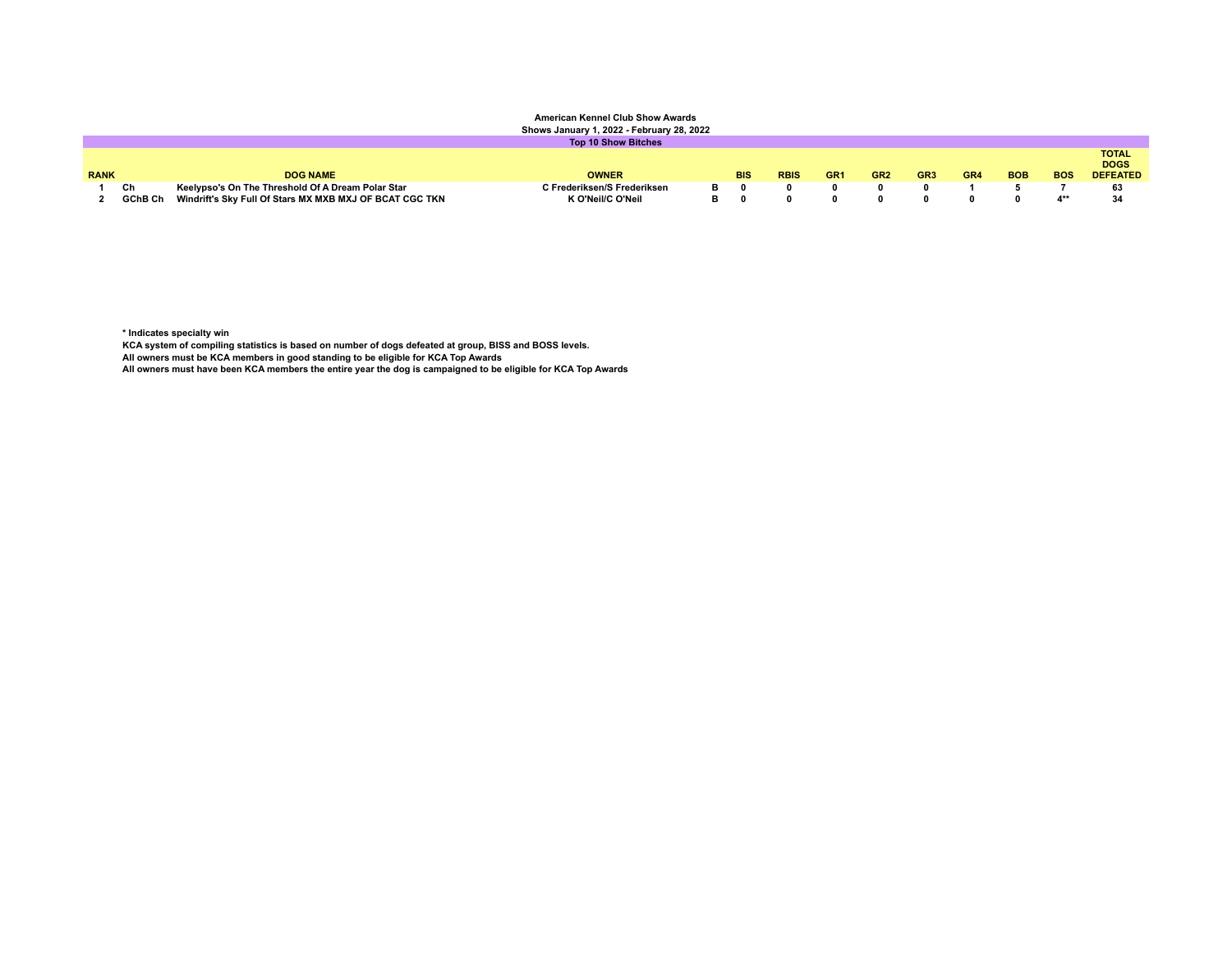| <b>TOP 25 KEESHONDEN</b> |                |                                                         |                                             |   |                |            |                             |  |  |
|--------------------------|----------------|---------------------------------------------------------|---------------------------------------------|---|----------------|------------|-----------------------------|--|--|
|                          |                |                                                         |                                             |   |                |            | <b>TOTAL</b><br><b>KEES</b> |  |  |
| <b>RANK</b>              |                | <b>DOG NAME</b>                                         | <b>OWNER</b>                                |   | <b>BOB</b>     | <b>BOS</b> | <b>DEFEATED</b>             |  |  |
|                          | <b>GChCh</b>   | <b>Skyline's Continuum</b>                              | K Cullen/S Cullen/J Gauchat-Hargis/J Hargis | D | $22**$         | 0          | 214                         |  |  |
|                          | GChB Ch        | Windrift's Sky Full Of Stars MX MXB MXJ OF BCAT CGC TKN | K O'Neil/C O'Neil                           | в | 0              | 4**        | 48                          |  |  |
| 3                        | <b>GChB Ch</b> | <b>Indykees Blessings Rain Down</b>                     | J Miller/J Miller                           | n | 3              |            | 33                          |  |  |
| 3                        | GChB Ch        | <b>Ashbrook's Maverick From Shainakees</b>              | L Hewitt/R Seibert                          | D | 8              |            | 33                          |  |  |
| 5                        | GChCh          | Cedarhills-Shamrock Heard It Through The Grapevine      | T Cook/B Cook/S Kelly                       | D | 3              |            | 32                          |  |  |
| 6                        | GCh Ch         | <b>Cornerstone's Firmly Grounded</b>                    | N Cameron/J Leiker                          | D | $\overline{2}$ |            | 28                          |  |  |
|                          | <b>GChP Ch</b> | Sprookje N Sherwood Special Blendz                      | <b>M Sorice/S Sorice</b>                    | D |                |            | 25                          |  |  |
|                          | Ch             | Sprookje Armand De Brignac Brut Gold                    | <b>M Sorice/S Sorice</b>                    | n | 3              |            | 23                          |  |  |
| 9                        | GChB Ch        | <b>Windrift's The Force Awakens</b>                     | A Boehringer/C Boehringer                   | D | 6              |            | 21                          |  |  |
| 10                       | GChB Ch        | Raylens Rocky Mountain Radiance                         | <b>E Dankert/N Cameron</b>                  | в | 0              |            | 18                          |  |  |
| 11                       | GCh Ch         | <b>Parrkees Escorted Entry</b>                          | E Parr                                      |   |                |            | 17                          |  |  |
| 12                       | GChB Ch        | <b>KJ's Like A Boss</b>                                 | <b>K</b> Dowd                               | n | 3              |            | 16                          |  |  |
| 13                       | GChS Ch        | Ikon's To The Moon And Back CGC                         | J Cicale                                    | D | 8              |            | 15                          |  |  |
| 14                       | GChG Ch        | Kriskee Is Dazzled By Parrkees                          | J Parr/E Parr                               | в | $\mathbf{0}$   |            | 14                          |  |  |
| 15                       | GChB Ch        | Neradmik 1st Kiss With Kaliber                          | E Browning/J Browning/K Paar                | в | $\overline{2}$ |            | 13                          |  |  |
| 15                       |                | Chic's I Know You Lie Cause Your Lips Are Movin         | <b>R</b> Hite                               | D | 4              |            | 13                          |  |  |
| 15                       | Ch             | <b>Keenorth Diamonds R 4 Keeps</b>                      | <b>E</b> Fortino                            | в | ŋ              |            | 13                          |  |  |
| 18                       | GChB Ch        | KJ's Dreamsicle RN BCAT RATO CGC                        | <b>D Malanick/K Dowd</b>                    | в | n              |            | 12                          |  |  |
| 19                       | Ch.            | Keesridge I've Got The Magic In Me                      | <b>T LaBelle</b>                            | ח |                |            | 11                          |  |  |
| 20                       | GCh Ch         | Kriskee Elizabeth Angelica                              | J Lewis-Franklin/R Franklin                 | в | ŋ              |            |                             |  |  |
| 20                       | GCh Ch         | Keelypso's On The Threshold Of A Dream Polar Star       | C Frederiksen/S Frederiksen                 | R |                |            |                             |  |  |
| 22                       |                | Cedarhills-Shamrock Midnight Train To Georgia           | T Cook/S Kelly/B Cook/K Breeden             | в | 0              |            |                             |  |  |
| 23                       |                | <b>Wyndspell Foxfair Ariel</b>                          | J Tetrow                                    | в | 0              |            |                             |  |  |
| 23                       |                | <b>Skyline's Pocket Change BCAT</b>                     | R Dyer                                      | в | 0              |            |                             |  |  |
| 23                       | Ch             | Legend's Lord Of Sunspear At Windrift                   | A Boehringer/N Boehringer/D Cox/J Reed      | D | 3              |            |                             |  |  |
| 23                       |                | Almaznyi Istochnik Izbrannicza Bogov                    | S Ford                                      | в |                |            |                             |  |  |

**\* Indicates specialty win**

**KCA system of compiling statistics is based on number of Kees defeated at BOB and BOS levels.**

**All owners must be KCA members in good standing to be eligible for KCA Top Awards**